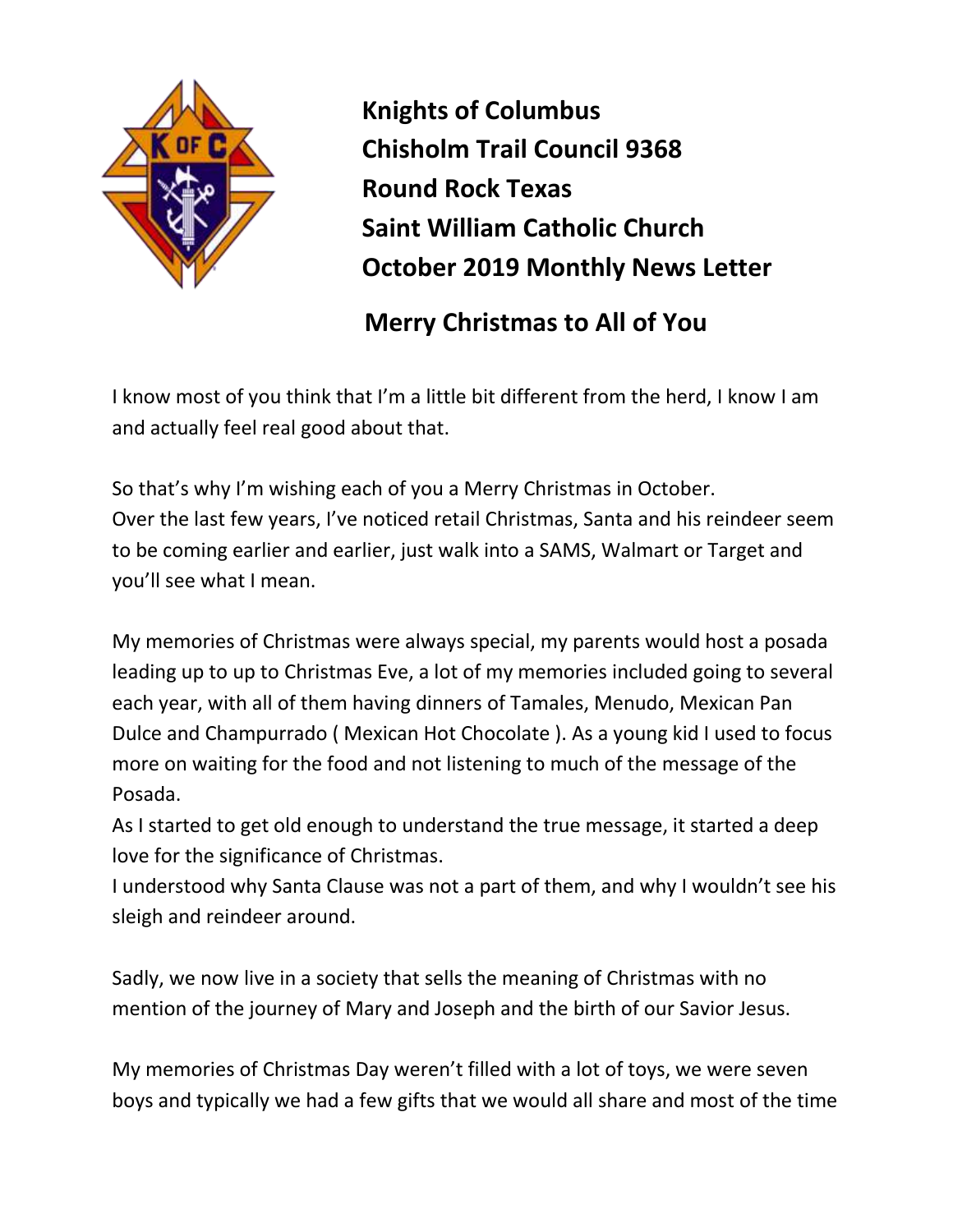fight over, usually in a couple of weeks they were broken anyway and then we would typically resume of our normal of playing football outside, and most of the time fighting with each other during the game.

To me, those are the memories of Christmas that I won't ever forget, they are a treasure to me as it made me realize at a young age that Christmas comes every day, we are given the gift of Life, Family and Faith, I give thanks for that each day.

At the September business meeting, I announced that retail Christmas was already starting to show and encouraged you to start getting your Nativity scenes in your yard, and if your HOA says anything to tell them to walk into one of the stores so they can see that Christmas to them was here already.

What's important, is that we as Knight's spread the message of the true meaning of Christmas, it's not about Santa, Rudolph or Frosty, it's about the most important and precious gift God gave to all of us with the birth of Jesus.

Keep Christ in Christmas Merry Christmas to All of You.

Thanks and God Bless, Greg Castro / Grand Knight 512-217-4717 [gregkc9368@gmail.com](mailto:gregkc9368@gmail.com)

## \*\*\*\*\*\*\*\*\*\*\*\*\*\*\*\*\*\*\*\*\*\*\*\*\*\*\*\*\*\*\*\*\*\*\*\*\*\*\*\*\*\*\*\*\*\*\*\*\*\*\*\*\*\*\*\*\*\*\*\*\*\*\*\*\*\*\*

2019 KC 9368 Officers: Chaplain: Father Dean Grand Knight: Greg Castro 512-217-4717 / gregkc9368@gmail.com Deputy Grand Knight: Kevin Furey / specialkguy@gmail.com Financial Secretary: Mike Goertz / goertz\_m@exfluor.com Treasurer: Stephen Todd / stodd3609@gmail.com Recorder: Tom Bernhard / tom@bernhard.org Advocate: Frank Alvarez / ecsburgess@gmail.com Chancellor: Rick Mara / richard.mara@dell.com